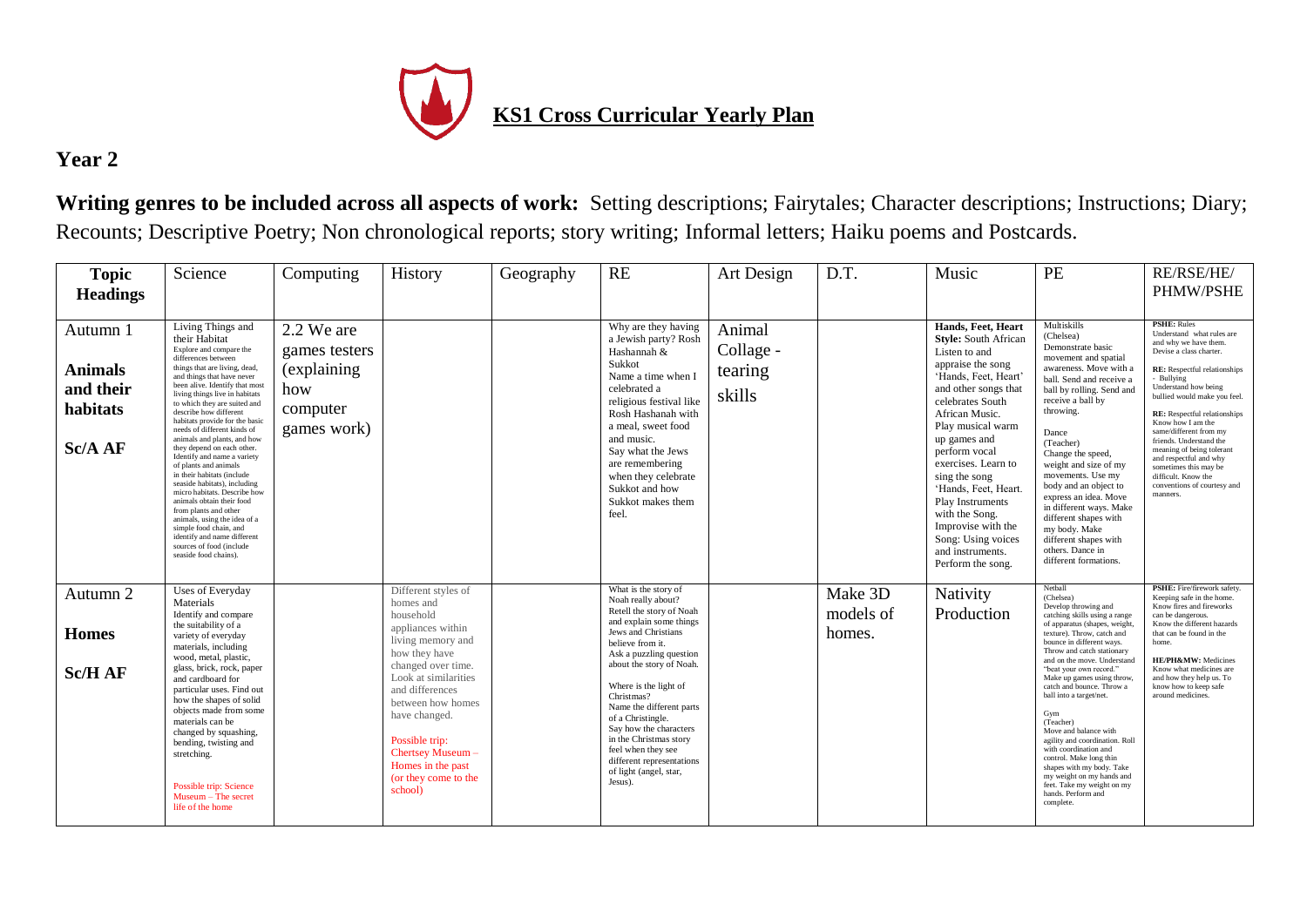| <b>Topic</b><br><b>Headings</b>                                                                                                                                                                                                              | Science                                                                                                                                                                                                              | Computing                                              | History                                                                                                                                                                                                                                                                                                                                                                                                                                                                                                                                                         | Geography                                                                                                                                                                                                                                                                                                                                                                                                                                                                                                                                                    | RE                                                                                                                                                                                                                                                                                                                                                                                                                                                                                                                                                                                                                    | Art Design                                                                                                                                                                            | D.T.                                       | Music | PE                                                                                                                                                                                                                                                                                                                                                                                                                                                                                                                                                                                  | RE/RSE/HE/<br><b>PHMW/PSHE</b>                                                                                                                                                                                                                                                                                                                                                                                                                                                                                                                                                                                                                                                                                                                                                                                                                                        |
|----------------------------------------------------------------------------------------------------------------------------------------------------------------------------------------------------------------------------------------------|----------------------------------------------------------------------------------------------------------------------------------------------------------------------------------------------------------------------|--------------------------------------------------------|-----------------------------------------------------------------------------------------------------------------------------------------------------------------------------------------------------------------------------------------------------------------------------------------------------------------------------------------------------------------------------------------------------------------------------------------------------------------------------------------------------------------------------------------------------------------|--------------------------------------------------------------------------------------------------------------------------------------------------------------------------------------------------------------------------------------------------------------------------------------------------------------------------------------------------------------------------------------------------------------------------------------------------------------------------------------------------------------------------------------------------------------|-----------------------------------------------------------------------------------------------------------------------------------------------------------------------------------------------------------------------------------------------------------------------------------------------------------------------------------------------------------------------------------------------------------------------------------------------------------------------------------------------------------------------------------------------------------------------------------------------------------------------|---------------------------------------------------------------------------------------------------------------------------------------------------------------------------------------|--------------------------------------------|-------|-------------------------------------------------------------------------------------------------------------------------------------------------------------------------------------------------------------------------------------------------------------------------------------------------------------------------------------------------------------------------------------------------------------------------------------------------------------------------------------------------------------------------------------------------------------------------------------|-----------------------------------------------------------------------------------------------------------------------------------------------------------------------------------------------------------------------------------------------------------------------------------------------------------------------------------------------------------------------------------------------------------------------------------------------------------------------------------------------------------------------------------------------------------------------------------------------------------------------------------------------------------------------------------------------------------------------------------------------------------------------------------------------------------------------------------------------------------------------|
| Spring 1<br>Space<br><b>H/DT AF</b>                                                                                                                                                                                                          | Space<br>Know how the earth<br>and the moon are in<br>space and their<br>relationship with<br>each other.<br>Possible trip:<br><b>Science</b><br>$Museum -$<br>Destination<br><b>Space OR</b><br>Legend of<br>Apollo | 2.1 We are<br>astronauts<br>(programming<br>on screen) | Life of a significant<br>individual who has<br>contributed to<br>National and<br>International<br>achievement - Neil<br>Armstrong. Who<br>was he, what did he<br>achieve, why was he<br>significant, what<br>impact has he had on<br>our life, when did he<br>make history.<br>Compare aspects of<br>life of people in<br>different periods<br>who have<br>contributed to<br>National and<br>International<br>achievement-<br>Christopher<br>Columbus and Neil<br>Armstrong. Identify<br>similarities and<br>differences between<br>what the 2 men<br>achieved. |                                                                                                                                                                                                                                                                                                                                                                                                                                                                                                                                                              | What does it mean<br>to be a Hindu?<br>Identify the 4<br>aspects we have<br>talked about that are<br>important to both<br>Hindus and<br>Christians (eg<br>family, values, being<br>kind to one another -<br>karma,<br>worship/prayer and<br>pilgrimage) and say<br>why they are<br>important.<br>Say why it's<br>important to show<br>respect in a place of<br>worship and I<br>demonstrate respect<br>when I am visiting<br>these places.                                                                                                                                                                            | Designing<br>aliens - water<br>colour                                                                                                                                                 | Make own<br>balloon car<br>(moon<br>buggy) |       | Football<br>(Chelsea)<br>Begin to understand<br>how to dribble a ball.<br>Practice passing the<br>ball. Move fluently,<br>changing direction.<br>Practice finding a space<br>to receive the ball.<br>Practice defending the<br>ball. Competition.<br>Karate<br>(Dave)<br>Recap including rows<br>and language. Moving<br>backwards Zenkutsu<br>Dachi. Oi Tsuki -<br>forwards, backwards<br>and turning. Gedan<br>Barai - forwards,<br>backwards and turning<br>Mae Geri (standing and<br>moving forward).<br>Assessment                                                             | <b>RE:</b> Bullying<br>Understand how bullying<br>affects behaviour and how to<br>resolve this<br>RE: Caring friendships<br>Know how people chose and<br>make friends and the<br>characteristics of good<br>friendships. Know the<br>characteristics of good<br>friendships, including mutual<br>respect, trustworthiness,<br>loyalty, kindness, generosity,<br>trust, sharing interests and<br>experiences and support with<br>problems and difficulties<br>Understand what negotiation<br>and compromise is.<br>Understanding all friendships<br>have ups and downs and that<br>these can be worked through<br>and violence should not be<br>used to solve issues. Know<br>healthy friendships are<br>positive and welcoming and<br>do not exclude people. Know<br>how important friends are in<br>making us feel happy and<br>secure and how they can help<br>vou. |
| Spring 2<br>Africa<br>G/A AF<br>Possible Trip-<br>The British<br>$Museum -$<br>Explore shape,<br>pattern, colour<br>& counting in<br>the museums<br>African<br>galleries<br><i>(numeracy)</i><br>skills inspired<br>by African<br>artefacts) | Explore food<br>chains and<br>know basic<br>needs of<br>animals for<br>survival (link<br>to Africa)                                                                                                                  | 2.4 We are<br>researchers<br>(researching a<br>topic)  | Study the life of an<br>African individual<br>from the past who<br>contributed to<br>National and<br>International<br>achievement-<br>Nelson Mandela.<br>Who was he, what<br>did he achieve, why<br>was he significant,<br>what impact has he<br>had on our life,<br>when did he make<br>history.                                                                                                                                                                                                                                                               | Name and locate the<br>7 continents and 5<br>oceans on a map.<br>Use world maps,<br>atlases and globes to<br>identify the 5<br>continents and 7<br>oceans.<br>Comparison of<br>geographical<br>similarities and<br>differences between<br>the human and<br>physical features of<br>a country in Africa<br>and the UK.<br>Use basic<br>geographical<br>vocabulary to refer<br>to key physical<br>features of country<br>studied in Africa eg<br>river, soil,<br>vegetation, weather,<br>season, mountain<br>and to key human<br>features eg village,<br>farm. | Why are Saints<br>important to<br>Christianity?<br>Retell a story about a<br>Saint and say what I<br>have learnt from that<br>story.<br>Identify some qualities<br>that make someone a<br>Saint and say what is<br>important about these<br>qualities.<br>How do Easter symbols<br>help us to understand<br>the true meaning of<br>Easter?<br>Say what the symbols of<br>the cross (the empty<br>cross and crucifix -<br>cross with Jesus on it)<br>and water stand for in<br>the Easter Story.<br>Say how the symbol of<br>a cross, a crucifix and<br>water and what they<br>symbolise can make a<br>Christian feel. | African<br>Printing -<br>creating<br>block prints<br>printing<br>repeated<br>pattern<br>Possible<br>Trip:<br><b>The British</b><br>$Museum -$<br>Print making<br>for young<br>artists | African<br>Masks                           |       | Multiskills<br>(Chelsea)<br>Send and receive by<br>kicking. Aim by<br>throwing. Handle a<br>racket correctly. Use a<br>racket with accuracy.<br>Demonstrate fielding<br>skills. Strike a ball.<br>Dance<br>(Teacher)<br>Understand how dance<br>can be used to<br>communicate. Use<br>different dance<br>movements to<br>communicate an idea.<br>Dance in different<br>formations to<br>communicate different<br>ideas. Communicate<br>feelings through dance.<br>Refine and improve my<br>movements. Change the<br>rhythm of my<br>movements to<br>communicate different<br>ideas. | RSE: Growing up - from<br>baby to adult<br>Understand that babies grow<br>up and change. Describe<br>some of the ways babies<br>change as they get older.<br>Understand the human<br>growth lifecycle (from scan<br>photo to pensioner).<br>Compare what they can do<br>now to what they could do as<br>a baby.<br>HE/PH&MW: Health and<br>Prevention (sun damage)<br>Know about safe and unsafe<br>exposure to the sun. Know<br>the risk of sun damage,<br>including skin cancer.                                                                                                                                                                                                                                                                                                                                                                                    |